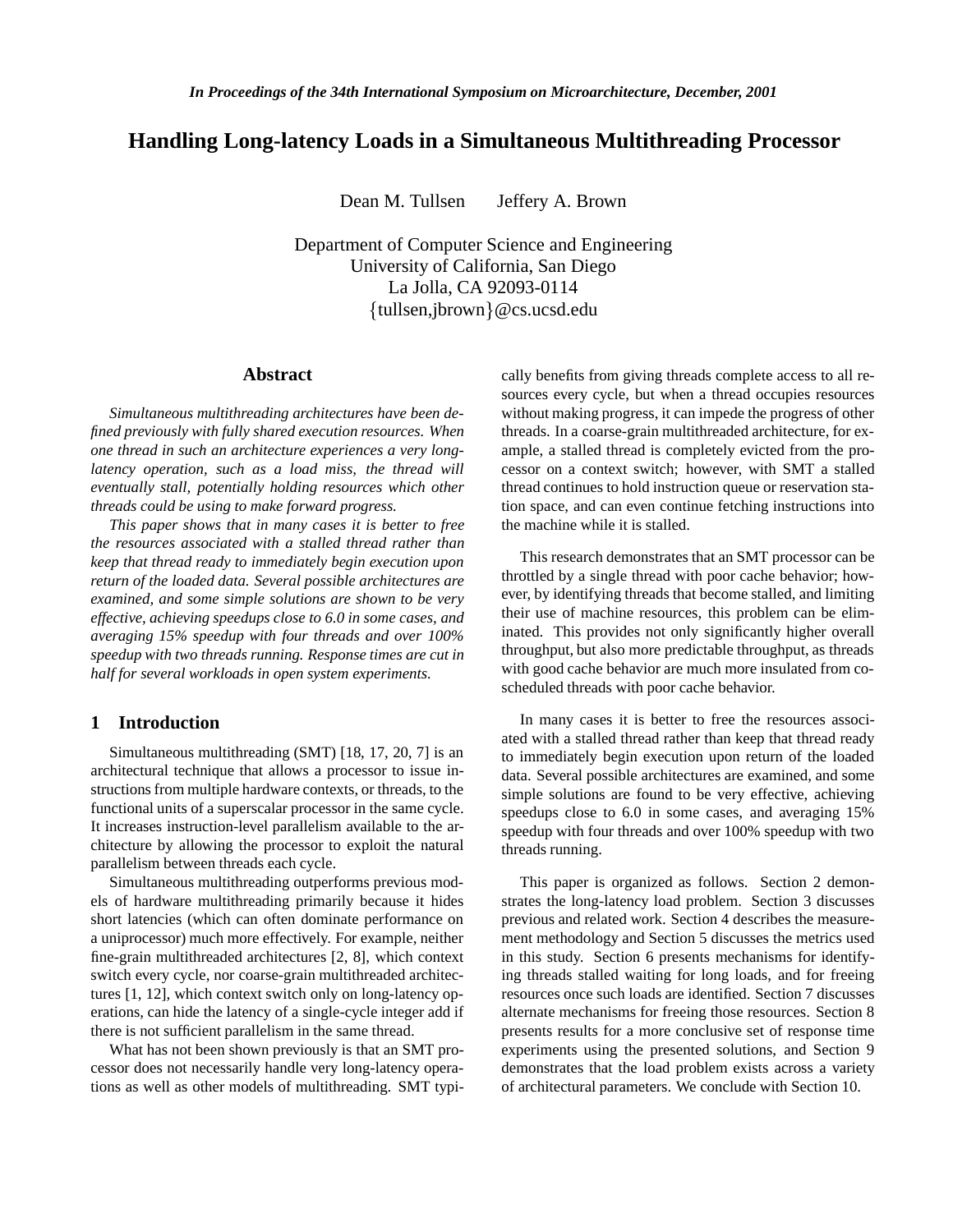

**Figure 1. The performance of several two-thread mixes of memory-bound and ILP-bound applications. The stacked bars represent two-thread runs, the single bars represent the single-thread runs for the same two benchmarks.**

### **2 The Impact of Long-latency Loads**

This section demonstrates the problem of long-latency loads with a simple experiment, shown in Figure 1. For six combinations of two threads (the actual workloads and experimental configuration are described in Section 4), the figure shows three results: the IPC of each of the two threads running alone, and of the two threads running together on the SMT processor. In each case the light bars represent memory-intensive benchmarks, and the gray bars represents applications with good cache behavior.

These results show that one thread with poor cache performance can become a significant inhibitor to another thread with good cache behavior. There are two factors that allow an application with poor cache locality to cripple coscheduled applications. First, an application that regularly sweeps through the shared cache will evict data from the other applications, degrading their cache hit rates. Second, the memory-bound application can hold and/or use critical execution resources while it is not making progress due to long-latency memory operations, degrading every thread's performance. This research focuses on the latter problem.

Few applications contain sufficient parallelism to hide long memory operations (e.g., more than a dozen cycles). While multithreading allows other threads to hide that latency, if the stalled thread fills the instruction queue with waiting instructions, it shrinks the window available for the other threads to find instructions to issue. Thus, when parallelism is most needed (when one or more threads are no longer contributing to the instruction flow), fewer resources are available to expose that parallelism.

This is most clearly demonstrated for the instruction queues by the MIX.2.5 workload, where the integer queue is on average 97% occupied when at least one L2 miss is outstanding, but only 62% occupied at other times. Other resources that are potentially held or used by a thread stalled waiting for a long memory operation are renaming registers and fetch/decode bandwidth. The rest of the paper will demonstrate that contention for shared resources is by far the dominant factor causing the poor performance shown in Figure 1.

### **3 Related Work**

Simultaneous multithreading [18, 17, 20, 7] is an architectural technique that allows a processor to issue instructions from multiple hardware contexts, or threads, to the functional units of a superscalar architecture each cycle. This paper builds upon the SMT architecture presented in [17]. Previous SMT research has not exposed the problem (or solutions) examined in this paper. One important reason for that has been the inability of pre-2000 instantiations of the SPEC benchmarks to put significant pressure on a reasonable cache hierarchy.

Less aggressive models of multithreading are less prone to such problems. Coarse-grain multithreading [1, 12] is aimed *only* at the long-latency load problem, and makes no attempt to address any other machine latency. Because coarse-grain architectures allow only one thread to have access to execution resources at any time, they alway flush stalled threads completely from the machine. Fine-grain multithreading [2, 8] could potentially have shared scheduling resources which exhibit this problem, depending on the architecture. However, these architectures (e.g., the Cray/Tera MTA [2]) have traditionally been coupled with in-order execution, where scheduling windows only need to keep a few instructions per thread visible.

We ignore the latency of synchronization operations (the other source of long and non-deterministic latencies) in this paper. Tullsen, et al.[19] have shown the advantage of a synchronization primitive which both blocks and flushes a thread from the queue when it fails to acquire a lock; however, the performance implications of not flushing were not investigated, and that paper gives no indication that a similar technique is necessary for loads.

Previous work on the interaction of SMT processors and the cache hierarchy have focused on cache size and organization (Nemirovsky and Yamamoto [11]), cache bandwidth limitations (Hily and Seznec [6]), or cache partitioning [18].

Cache prefetching [3, 10] attacks the long-latency load problem in a different way, seeking to eliminate the latency itself. Recent work in prefetching targets multithreaded processors specifically, using idle hardware contexts to initiate prefetching. These include Collins, et al. [4], Luk [9], and Zilles and Sohi [21].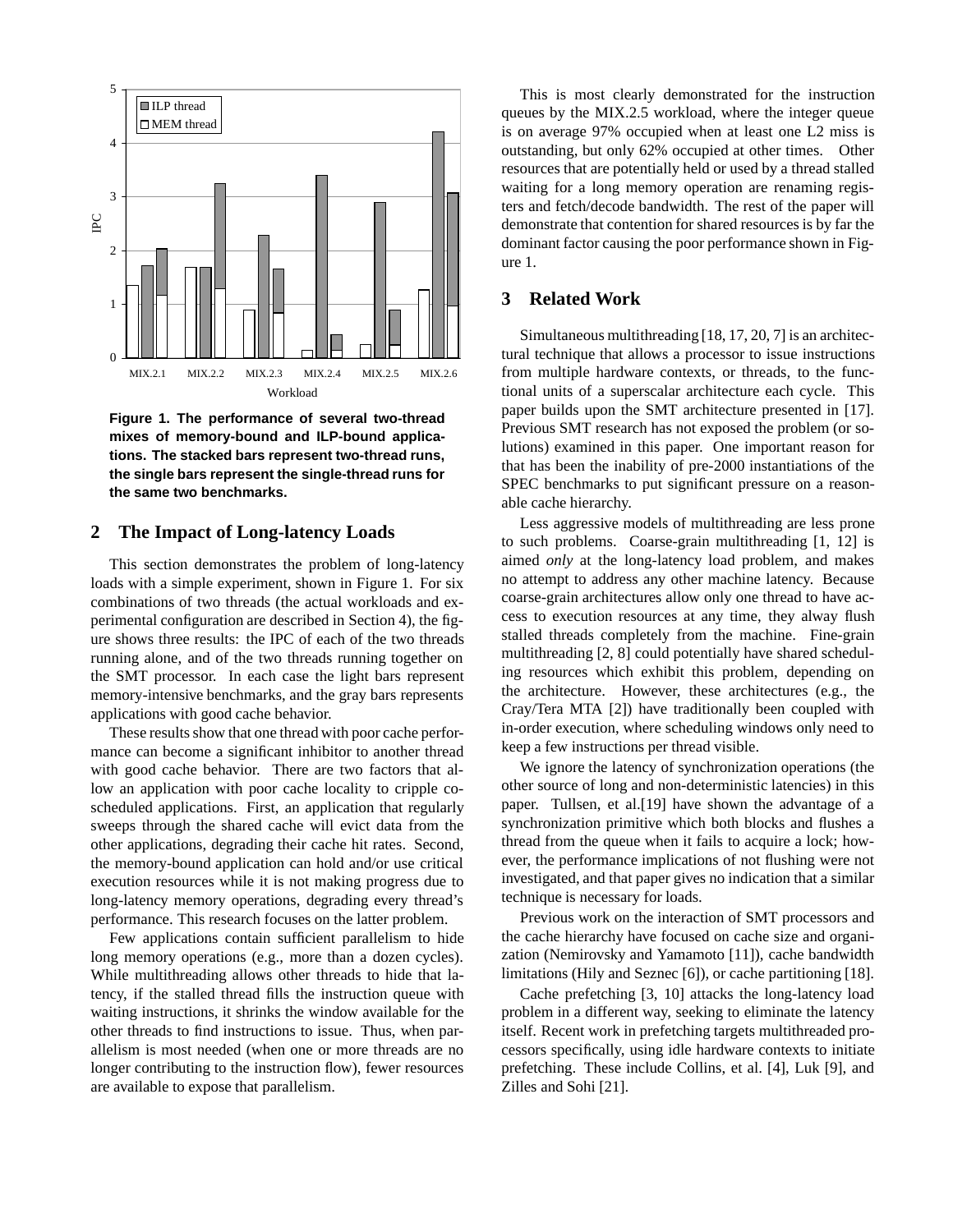| Benchmark            | Input             | <b>Fast Forward</b> |  |
|----------------------|-------------------|---------------------|--|
| Memory-Intensive     |                   |                     |  |
| ammp                 | ref               | $1.7$ billion       |  |
| applu                | ref               | .7                  |  |
| art                  | c756hel.in (ref)  | $\cdot$             |  |
| mcf                  | ref               | 1.3                 |  |
| swim                 | ref               | .5                  |  |
| twolf                | ref               |                     |  |
| <b>ILP-Intensive</b> |                   |                     |  |
| apsi                 | ref               | .8 billion          |  |
| eon                  | cook (ref)        |                     |  |
| fma                  | ref               | $\cdot$ 1           |  |
| gcc                  | integrate.i (ref) | .5                  |  |
| gzip                 | log (ref)         | $\overline{1}$      |  |
| vortex               | ref               | .5                  |  |

**Table 1. The benchmarks used in this study, along with the data set and the number of instructions emulated before beginning measured simulation.**

| Name           | Applications              |  |
|----------------|---------------------------|--|
| ILP.2.1        | apsi, eon                 |  |
| ILP.2.2        | fma3d, gcc                |  |
| ILP.2.3        | gzip, vortex              |  |
| ILP.4.1        | apsi, eon, fma3d, gcc     |  |
| ILP.4.2        | apsi, eon, gzip, vortex   |  |
| ILP.4.3        | fma3d, gcc, gzip, vortex  |  |
| <b>MEM.2.1</b> | applu, ammp               |  |
| <b>MEM.2.2</b> | art, mcf                  |  |
| <b>MEM.2.3</b> | swim, twolf               |  |
| <b>MEM.4.1</b> | ammp, applu, art, mcf     |  |
| <b>MEM.4.2</b> | art, mcf, swim, twolf     |  |
| <b>MEM.4.3</b> | ammp, applu, swim, twolf  |  |
| MIX.2.1        | applu, vortex             |  |
| MIX.2.2        | art, gzip                 |  |
| MIX.2.3        | swim, gcc                 |  |
| MIX.2.4        | ammp, fma3d               |  |
| MIX.2.5        | mcf, eon                  |  |
| MIX.2.6        | twolf, apsi               |  |
| MIX.4.1        | ammp, applu, apsi, eon    |  |
| MIX.4.2        | art, mcf, fma3d, gcc      |  |
| MIX.4.3        | swim, twolf, gzip, vortex |  |

**Table 2. The multithreaded workloads used.**

### **4 Methodology**

Table 1 summarizes the benchmarks used in our simulations. All benchmarks are taken from the SPEC2000 suite and use the reference data sets. Six are memory-intensive applications which in our system experience between 0.02 and 0.12 L2 cache misses per instruction, on average, over the simulated portion of the code. The other six benchmarks are taken from the remainder of the suite and have lower miss rates and higher inherent ILP. Table 2 lists the multithreaded workloads used in our simulations. All of the simulations in this paper either contain threads all from the first group (the MEM workloads in Table 2), or all from the second group (ILP), or an equal mix from each (MIX). Most of the paper focuses on the MIX results; however, the other results are shown to demonstrate the universality of the problem.

| Parameter                        | Value                               |
|----------------------------------|-------------------------------------|
| Fetch width                      | 8 instructions per cycle            |
| Fetch policy                     | <b>ICOUNT.2.8 [17]</b>              |
| Pipeline depth                   | 8 stages                            |
| Min branch misprediction penalty | 6 cycles                            |
| Branch predictor                 | 2K gshare                           |
| <b>Branch Target Buffer</b>      | 256 entry, 4-way associative        |
| <b>Active List Entries</b>       | 256 per thread                      |
| <b>Functional Units</b>          | 6 Integer (4 also load/store), 3 FP |
| <b>Instruction Queues</b>        | 64 entries (32 int, 32 fp)          |
| <b>Registers For Renaming</b>    | 100 Int, 100 FP                     |
| <b>Inst Cache</b>                | 64KB, 2-way, 64-byte lines          |
| Data Cache                       | 64KB, 2-way, 64-byte lines          |
| L <sub>2</sub> Cache             | 512 KB, 2-way, 64-byte lines        |
| L3 Cache                         | 4 MB, 2-way, 64-byte lines          |
| Latency from previous level      | $L2$ 10 cycles, L3 20 cycles        |
| (with no contention)             | Memory 100 cycles                   |
|                                  |                                     |

**Table 3. Processor configuration.**

Execution is simulated on an out-of-order superscalar processor model which runs unaltered Alpha executables. The simulator is derived from SMTSIM [15], and models all typical sources of latency, including caches, branch mispredictions, TLB misses, and various resource conflicts, including renaming registers, queue entries, etc. It models both cache latencies and the effect of contention for caches and memory buses. It carefully models execution down the wrong path between branch misprediction and branch misprediction recovery.

The baseline processor configuration used for most simulations is shown in Table 3. The instruction queues for our eight-wide processor are roughly twice the size of the fourissue Alpha 21264 (15 FP and 20 integer entries) [5]. In addition, the 21264 queues cannot typically remain completely full due to the implemented queue-add mechanism, a constraint we do not model with our queues. These instruction queues, as on the 21264, remove instructions upon issue, and thus can be much smaller than, for example, a register update unit [14] which holds instructions until retirement. Section 9 also investigates larger instruction queues.

The policies of the SMT fetch unit have a significant impact on the results in this paper. Our baseline configuration uses the ICOUNT.2.8 mechanism from [17]. The ICOUNT mechanism fetches instructions from the thread or threads least represented in the pre-execute pipeline stages. This mechanism already goes a long way towards preventing a stalled thread from filling the instruction queue (Section 9 shows how much worse the load problem becomes without ICOUNT), but this paper will show that it does not completely solve the problem. In particular, if the processor is allowed to fetch from multiple threads per cycle, it becomes more likely a stalled thread (while not of the highest priority) can continue to dribble in new instructions. Our baseline fetch policy (ICOUNT.2.8) does just that, fetching eight instructions total from two threads. Section 9 also looks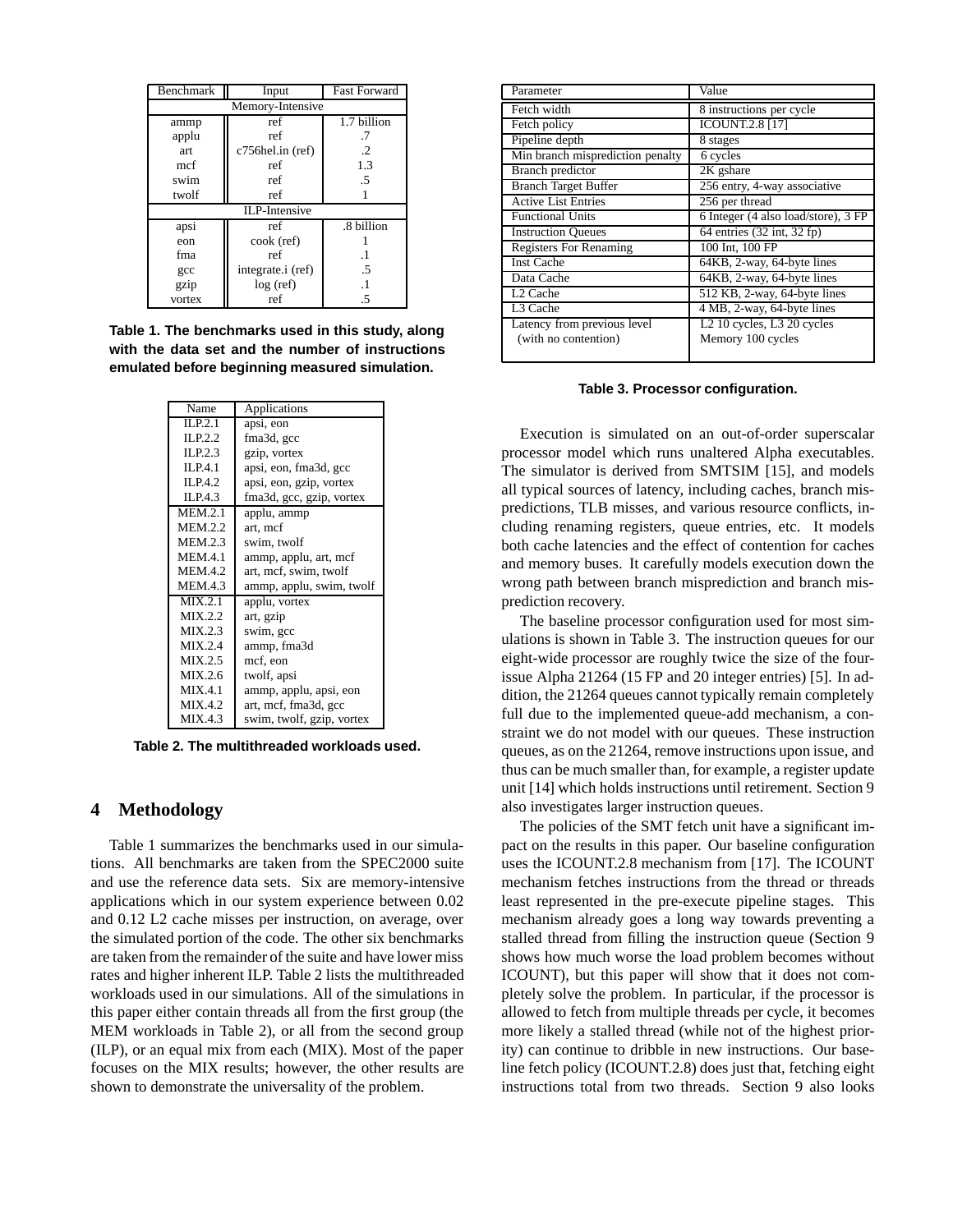at fetch policies that only fetch from one thread per cycle, demonstrating that the problem of long-latency loads persists even in that scenario.

## **5 Metrics**

This type of study represents a methodological challenge in accurately reporting performance results. In multithreaded execution, every run consists of a different mix of instructions from each thread, making IPC (instructions per cycle) a questionable metric. This problem is most problematic when we apply policies that bias execution against a particular thread or threads. It is further exacerbated when those policies bias execution against inherently low-IPC threads.

Any policy that favors high-IPC threads boosts the reported IPC by increasing the contribution from the favored threads. But this does not necessarily represent an improvement. While the IPC over a particular measurement interval might be higher, in a real system the machine would eventually have to run a workload inordinately heavy in low-IPC threads, and the artificially-generated gains would disappear.

An actual result from this paper will illustrate. The baseline processor runs two threads together, with the first thread achieving 1.29 IPC, and the second 1.95 IPC, for a combined 3.24 IPC. With a particular optimization, the machine now runs at a slightly higher IPC of 3.25, achieved by the first thread running at 1.02 IPC and the second 2.23. However, this increase in IPC was achieved by running the first thread 21% slower and the second thread 14% faster. The processor is not making better progress through the given workload, despite the higher IPC. Any reasonable measure of system-level performance (for example, average job turnaround time), would see more degradation from the 21% slowdown than gain from the 14% speedup.

This paper will use *weighted speedup*, which is derived from, but not identical to, the metric of the same name proposed by Snavely and Tullsen [13]. In that paper, a thread's IPC is derated by its single-thread IPC; this paper derates a thread's IPC by its IPC in the baseline configuration with the same mix of threads; however, the spirit of the metric is the same: to make it impossible to quote artificial speedups by simply favoring high-IPC threads. We use this modification because, (1) in this study we have a more well-defined baseline case, and (2) when two threads are running slowly together, we benefit from either running faster, regardless of how they would run in single thread mode.

Our definition of weighted speedup is as follows:

Weighted Speedup = 
$$
\sum_{thresholds} \frac{IPC_{new}}{IPC_{baseline}}
$$

By this formula, then, the previously cited simulation result would achieve a weighted speedup (slowdown) of 0.97. The nature of the optimizations in this paper are such that virtually all of our results report lower weighted speedup than unweighted speedup, but we feel strongly that this is a more accurate metric.

In Section 8, we also follow the lead of [13] by using open system response time experiments to assess the benefit of these optimizations in a dynamic system with jobs entering and leaving the processor over time.

## **6 Identifying and Handling Long-latency Loads**

This section details our primary mechanisms for (1) identifying that a thread or threads are likely stalled, and (2) freeing resources associated with those threads.

Identifying stalled threads in most cases operates on two assumptions: that only loads can incur sufficient latency to require this type of drastic action, and that if a load takes long enough, it is almost certain to stall the thread. (See [19] for a study of synchronization mechanisms on SMT, which is the other potential source of long thread stalls). Note that in an out-of-order processor, the notion of a "stalled" thread is much fuzzier than in an in-order processor. In an outof-order processor, only those instructions dependent on the load will get stuck in the instruction queue, but if the memory latency is long enough, eventually the thread will run out of instructions that are independent of the load (or the active list/reorder buffer will fill with the stalled load at the head). At that point, the thread has gone from partially stalled to fully stalled.

Freeing resources requires removing instructions from the processor. In most of our experiments we assume that the processor uses the exact same flushing mechanism that is used for a branch misprediction, which can flush part of a thread starting at a given instruction. Such a flush frees renaming registers and instruction queue entries.

We make the following assumptions in all of the experiments in this paper. First, that we always attempt to leave one thread running; we do not flush or block a thread if all others have already been flushed or blocked. Second, that any thread which has been flushed is also blocked from further fetching until the load returns from memory. Third, that the processor core receives little advance warning that a load has returned from memory. In our case, the two-cycle cache fill time allows us to possibly begin fetching one cycle before the load data is available (roughly four cycles too late to get the first instructions in place to use the returned data immediately). A mechanism that accurately predicted the return of a load, or received that information from the memory subsystem early, would allow the thread to bring the instruction stream back into the scheduling window more quickly, achieving higher performance than shown here at the cost of some complexity.

We'll examine two mechanisms for identifying longlatency loads. *Trigger on miss* assumes we get a signal from the L2 cache on each miss, and that the processor can attribute that miss to a particular thread and instruction. We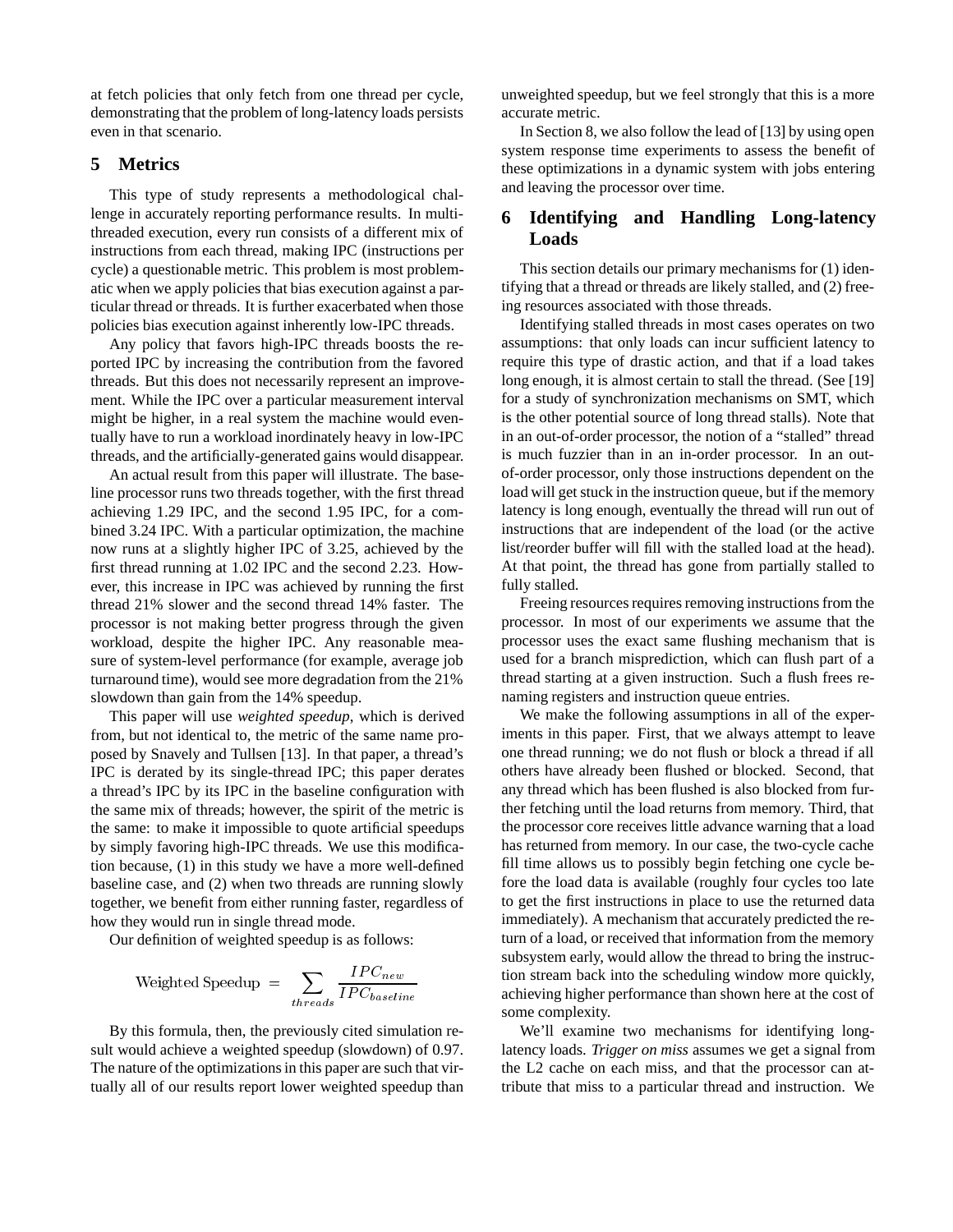

**Figure 2. The instruction throughput of all workloads with a simple mechanism for flushing threads waiting for long-latency loads. The contributions by each thread to the total IPC are shown by the segmented bars. For the MIX results the memory-intensive benchmarks are those closest to the bottom of the graph. In each pair, the left bar uses no flushing, and the right bar uses the "T15" policy.**

also assume that a TLB miss triggers a flush, on the assumption that most TLB misses will incur expensive accesses to fill the TLB and will often also result in cache misses after the TLB is reloaded. If the TLB miss is handled by software in the same thread context, the processor must not flush until after the miss is handled. A simpler mechanism, *trigger on delay*, just initiates action when an instruction has been in the load queue more than L cycles after the load was first executed. For most of our experiments, L is 15. That is more than the L2 hit time (10 cycles), plus a few more cycles to account for the non-determinism caused by bank conflicts and bus conflicts.

Figure 2 shows just the latter mechanism (T15 — trigger a flush after 15 cycles) compared to regular execution (no flushing) for all combinations of workloads. This graph plots instructions per cycle, for each thread, and shows that the performance gains are mostly coming from the non-memory threads being allowed to run unencumbered by the memory threads, with the memory threads suffering slightly. Because of the difficulties discussed in Section 4 with using IPC as a performance metric, all further graphs will show only the weighted speedup results; however, Figure 2 does give insight into how the speedups are achieved. This figure also shows that long-latency load flushing is effective even when the threads are uniform: all memory-bound or all ILP-bound. The average weighted speedup for the ILP workloads is 1.03 and for the MEM workloads is 1.25. Subsequent results will focus on the mixed workloads, however.

Figure 3 shows more mechanisms for identifying longlatency loads, including TM (trigger on L2 miss), T5, T15, and T25 (trigger a flush after a load becomes 5, 15, or 25 cycles old), and T15S (S for selective — only flush if some resource is exhausted, such as instruction queue entries or

renaming registers). T5 flushes after L1 misses and T15 after L2 misses. T25 is an interesting data point, because an L3 miss takes at least 30 cycles; it will identify the same misses as T15, but identify them later.

The results are both clear and mixed. It is clear that flushing after loads is important, but the best method of triggering a flush varies by workload. Triggering after 15 cycles and triggering after a cache miss are consistently good. The selective flush is best in several cases, but also performs poorly in other cases. When it performs poorly, it is because a flush is often inevitable (especially since the stalled thread can still fetch instructions to fill the queue); then, being selective only delays the flush until some harm has actually been done and allows the doomed thread to utilize precious fetch bandwidth in the meantime. In other cases, being conservative about flushing (see both T15S and T25) pays off. This is not so much because it reduces the number of flushes, but because it allows more loads from the doomed thread to get into the memory subsystem before the flush. Thus, performance is best when we can find the right balance between the need to purge a memory-stalled thread from the machine, and the need to exploit memory-level parallelism within the memory-bound thread. That balance point varies among the workloads displayed here.

When there is little contention for the shared resources, flushing after loads can hinder one thread without aiding the other(s); in our simulations, we only see that in the MIX.2.2 workload.

The average weighted speedup for load flushing in this figure is over 2.0 when two threads are active, and 1.13–1.15 for four threads. The two-thread case is extreme because it is easy for a stalled thread to eventually take over the processor when we are fetching from two threads every cycle. How-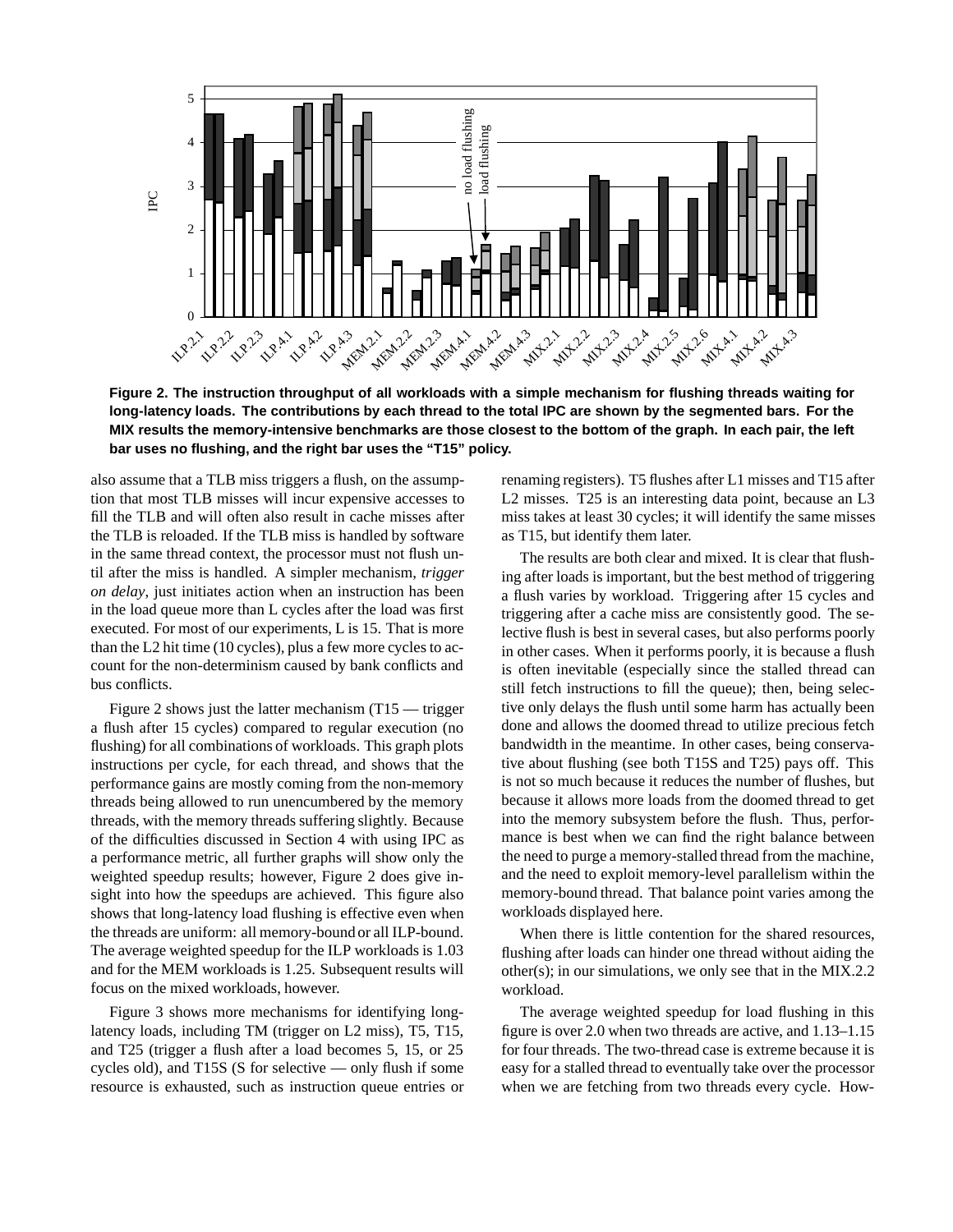

**Figure 3. The weighted speedup of flushing after long loads, comparing several mechanisms for identifying long-latency loads.**

ever, the four-thread case shows that even when that effect is no longer dominant, all threads still suffer from the "equal portion" of the machine which is held by a stalled thread.

Once a thread is identified as stalled and selected for flushing, the processor must choose an instruction to flush forward from; we examine several schemes. *Next* flushes beginning with the next instruction after the load. *First use* flushes at the first use of the loaded data. *After 10* and *after 20* flush beginning 10 or 20 instructions beyond the load. *Next branch* flushes at the next branch. This mechanism simplifies load flushing on processors that checkpoint only at branches. The Alpha 21264 and 21364 checkpoint all instructions, and would have more flexibility in choosing a flush point. The results presented so far have all used the flush after *first use* technique. Figure 4 shows the performance of different flush point selection techniques; the T15 load identification scheme was used for these experiments.

These results show some definite trends. When the load problem is most drastic (in the two-thread workloads, particularly MIX.2.4), it is critical to flush as close to the problem as possible, to minimize the held resources. In those cases, flushing on next, first-use, and (sometimes) first-branch all fit that bill. When the load problem is less critical, sometimes being more liberal about where to flush can actually help. However, because there is so much more to gain when the load problem is most evident, the average results are dominated by mechanisms that flush close to the load.

Further results in this paper will use the *trigger after 15 cycles* scheme to identify long loads, and will flush beginning with the *first use*. This policy will be simply denoted as T15.

The results in this section demonstrate that flushing after a long-latency load can be extremely effective in allowing non-stalled threads to make the best use of the execution resources. Flushing a thread is a fairly drastic action to take on an SMT processor, but appears warranted across a wide variety of workloads. Among the questions examined in the

next section is the effectiveness of less drastic measures to solve the long-load problem.

### **7 Alternate Flush Mechanisms**

This section investigates a wider range of mechanisms to free execution resources during long-latency loads. It seeks to answer these questions: (1) is the complexity and performance cost of flushing on long-latency loads necessary, and (2) what further benefits might be gained from more complex mechanisms?

One simpler alternative would be to only moderate fetching. That is, do not flush, but immediately stop fetching from a thread experiencing an L2 miss. This does not clear space occupied by the stalled thread, but prevents it from taking more than its share while it is not making progress. This is the *stall fetch* scheme of Figure 5.

Alternatively, we could make it more difficult for a thread to ever occupy too much of the shared queue. Certainly, a statically partitioned queue does not experience the load problem. However, that is a dear price to pay, sacrificing the most efficient use of the queue at other times, especially when not all contexts are active. A middle ground solution, however, would be a hard limit on how many instructions a single thread could have in the pre-execute portion of the pipeline (presumably this limit could be turned off when executing in single-thread mode). We experimented with several different limits, and the best performer appears as *pseudo static* in Figure 5. For that policy, no thread is allowed to fetch a new block when it has more than 20 instructions in the queue stage or earlier if we have two threads active, or more than 15 instructions if there are four threads active.

More complex mechanisms are also possible. Only slightly more complex is a hybrid of T15S and *stall fetch*. This mechanism stops fetching as soon as a long-latency load is detected, but only flushes if a resource is exhausted. Stopping fetch for the offending thread immediately increases the chances that no resource will be exhausted and no flush will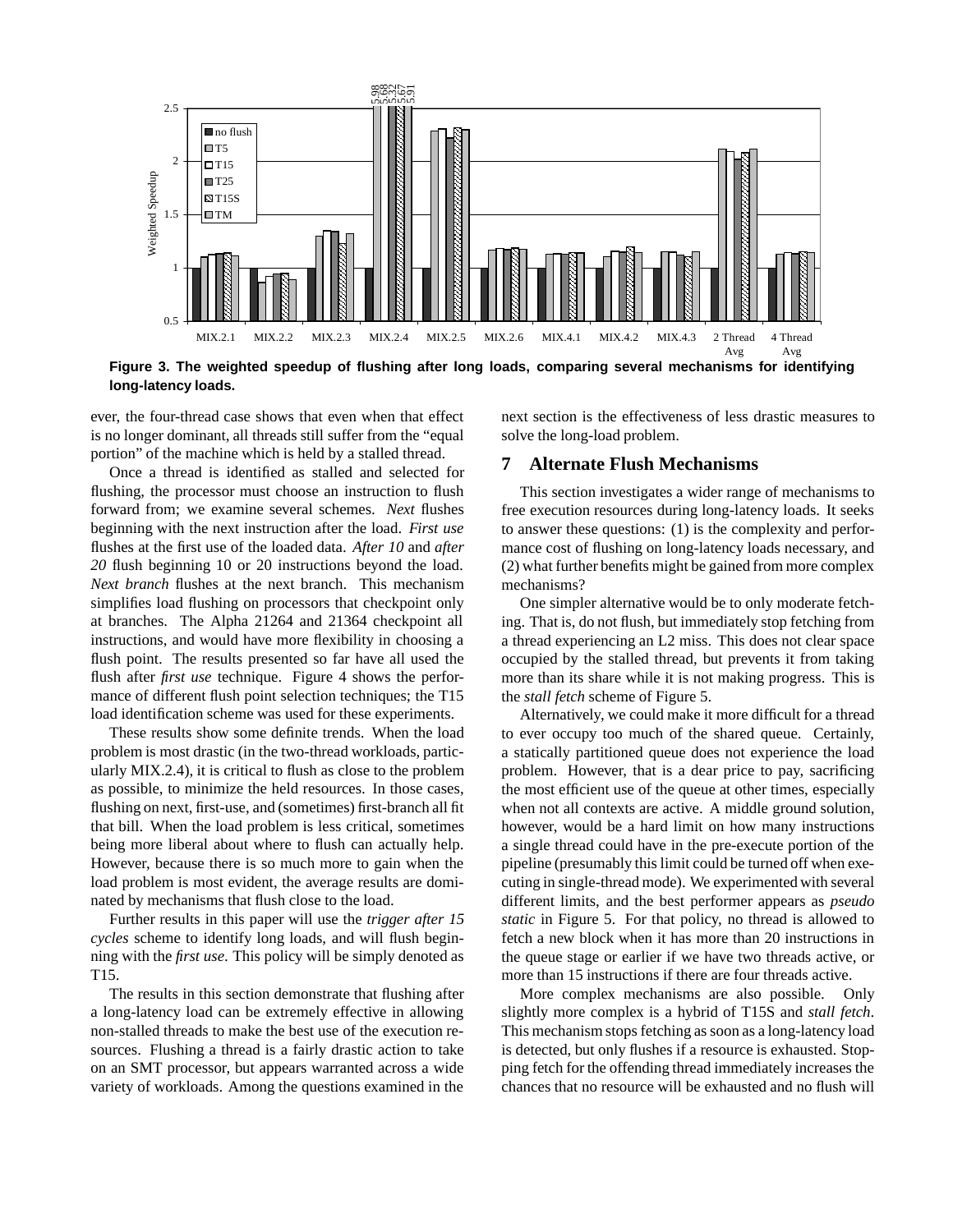

**Figure 4. The weighted speedup of several mechanisms to identify the flush point after a load triggers a flush.**

be necessary, if all other threads' queue pressure is light. This policy is labeled T15SF — *s*tall, then *f*lush.

The last scheme examined adds *stall buffers* to the processor. This is intended to eliminate the delay in getting instructions back into the instruction queues. Instructions that belong to a thread that is stalled, and are themselves not ready to issue, will be issued (subject to issue bandwidth constraints) to the stall buffer using the normal issue mechanism. When the load completes, instructions will be dispatched to the instruction queue (temporarily over-riding the rename-issue path), again subject to normal dispatch bandwidth. This eliminates the delay in resuming the stalled thread, allowing it to make more progress as parallelism allows. Typically, only the load-dependent instructions will go into the stall buffer, so even a small buffer can allow many independent instructions after the load to execute and avoid unnecessary squashing. Once the stall buffer fills, the thread is flushed starting with the instruction that found the buffer full.

Figure 5 shows the results. Just stalling fetch improves performance over no flushing, but falls far short of the other solutions. The pseudo-statically partitioned queue also falls short due to the inherent inefficiencies of placing artificial limits on threads' use of the queues. The stall and flush mechanism (T15SF) is a small change to our previous scheme and does show an improvement over that approach (T15). The performance of the stall buffer is disappointing. It only solves half the problem: while relieving the instruction queue, it puts more pressure on the renaming registers and increases those conflicts.

The T15 mechanism strikes a good balance between implementation complexity and performance, on a wide variety of workloads.

### **8 Response Time Experiments**

While most of the methodological concerns with this research are eliminated with the use of weighted speedup, there are some questions that can only be answered definitively by

a comprehensive model of an open system, with jobs arriving and departing. For example, one possible issue is whether even weighted speedup appropriately accounts for the fact that a continued bias against the slow threads may mean that they stay in the system longer, causing problems for more threads. In fact, we'll show that this isn't the case, a fact that is not obvious from the previous experiments.

In this experiment, we modified the simulator to allow jobs to enter the simulated system at various intervals, and run for a predetermined number of instructions. Because the runtime intervals were by necessity much less than the actual runtimes of these programs, we still fast-forwarded to an interesting portion of execution before entering the job into the system. Since the MEM threads run more slowly, we used a mix of two ILP threads to every MEM thread; this yielded a fairly even mix of jobs in the processor at any point in time. Eighteen total jobs were run, with MEM jobs run once each, and ILP jobs run twice each. In such an experiment, the only useful measure of performance is average response time (execution time), since the instruction throughput is for the most part a function of the schedule rather than the architecture. The mean response times were calculated using the geometric mean due to the wide disparity in response times for different jobs. In these simulations, all jobs execute for 300 million instructions, then exit the system. In the *light load* experiment, jobs arrive every 200 million cycles, in *medium load*, they arrive every 150 million cycles, and in *heavy load*, they arrive every 100 million cycles. For the baseline cases, there were on average 2.9, 3.4, and 4.5 jobs in the system for the light, medium, and heavy loads, respectively.

Figure 6 presents the results of the three experiments. For each experiment, the ILP and MEM thread response times are shown computed separately as well as combined. The results show dramatic decreases in response time through the use of load flushing. Surprisingly, these decreases are not restricted to the ILP threads: the MEM threads gain very significantly as well, despite being the target of bias. The gains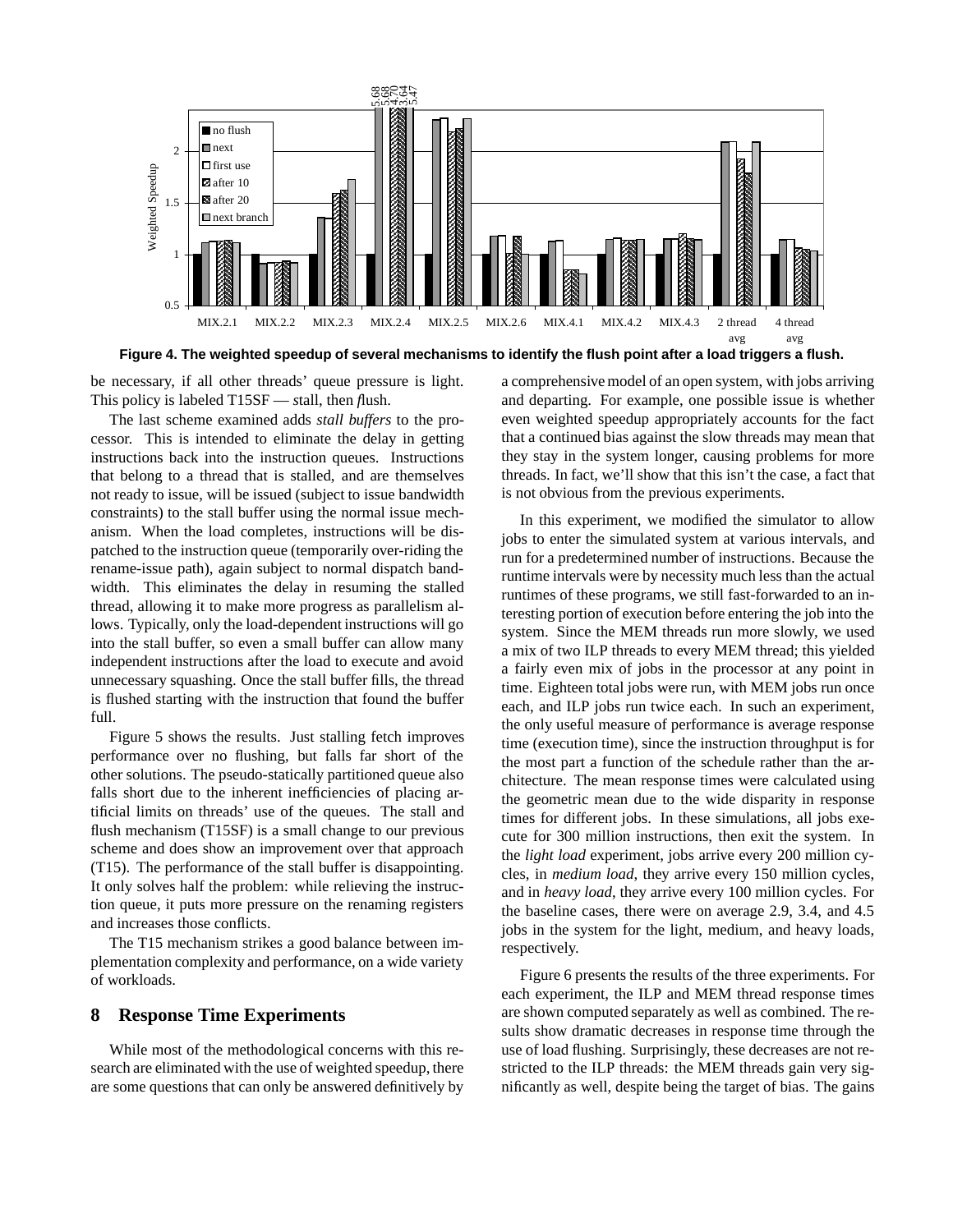



**open system experiment.**

are significant with both light loads, where the average number of jobs in the system is closer to the worst-case of two threads, and with heavy loads, where the average number of jobs is much higher.

These results expose two phenomena not shown in the previous sections. First, when one thread inhibits the progress of other threads, it only causes further queueing delays as more jobs enter the system. Conversely, if a thread can accelerate a co-scheduled job's exit from the system, it gains a larger share later to accelerate its own progress. This is the source of the high speedup for the MEM threads. With the medium-load workload, load flushing reduced the average number of jobs in the system from 3.4 to 2.5, which benefited every job.

The second phenomenon which degraded the performance of the no-flushing results was the exaggeration of the two-thread problem seen in earlier results. Since this experiment saw anywhere from zero to eight threads in the system at any one time, we would hope that it would not spend too much time in the disastrous two-thread scenario. However, just the opposite took place, as the poor performance of the two-thread case made it something of a local minimum that the system constantly returned to, for some of the

experiments. When more than two threads were in the system, throughput would improve, returning the system more quickly to dual execution. Similarly, the system was unlikely to move to single-thread execution if two-thread throughput was low. Thus we see that the poor dual-thread performance highlighted by previous sections will take a much larger toll on overall throughput than might be expected statistically if it is not eliminated using the techniques outlined here.

## **9 Generality of the Load Problem**

The benefit from flushing after long loads will vary with the parameters of the architecture. This section shows how the technique works under different assumptions about fetch policies and instruction queue size. By varying those parameters which most impact the applicability of this mechanism, this section demonstrates that these techniques solve a real problem that exists across a wide range of assumed architectures.

The effectiveness of, and necessity for, flushing after loads will necessarily vary with cache sizes and cache latency. We do not explore this space here, however, because we will be able to rely on two constants for the foreseeable future that will ensure the continued and increasing need for this technique: there will always be memory-bound applications, and memory latencies will continue to grow.

The ICOUNT fetch policy attempts to prevent a thread from ever taking more than its share of the processor. One reason that threads are able to circumvent it in these experiments is that, with a fetch policy that allows two threads to fetch concurrently, a thread not of the highest priority is still able to add instructions. Figure 7 examines the speedups achieved with various fetch policies, using the terminology from [17]. The ICOUNT.1.8 policy fetches up to eight instructions from a single thread each cycle. With that scheme a thread cannot fetch more instructions unless it is the least represented thread that is ready to fetch. The ICOUNT.2.4 scheme fetches four instructions from each of two threads for a maximum of eight. The ICOUNT.2.8 policy is the baseline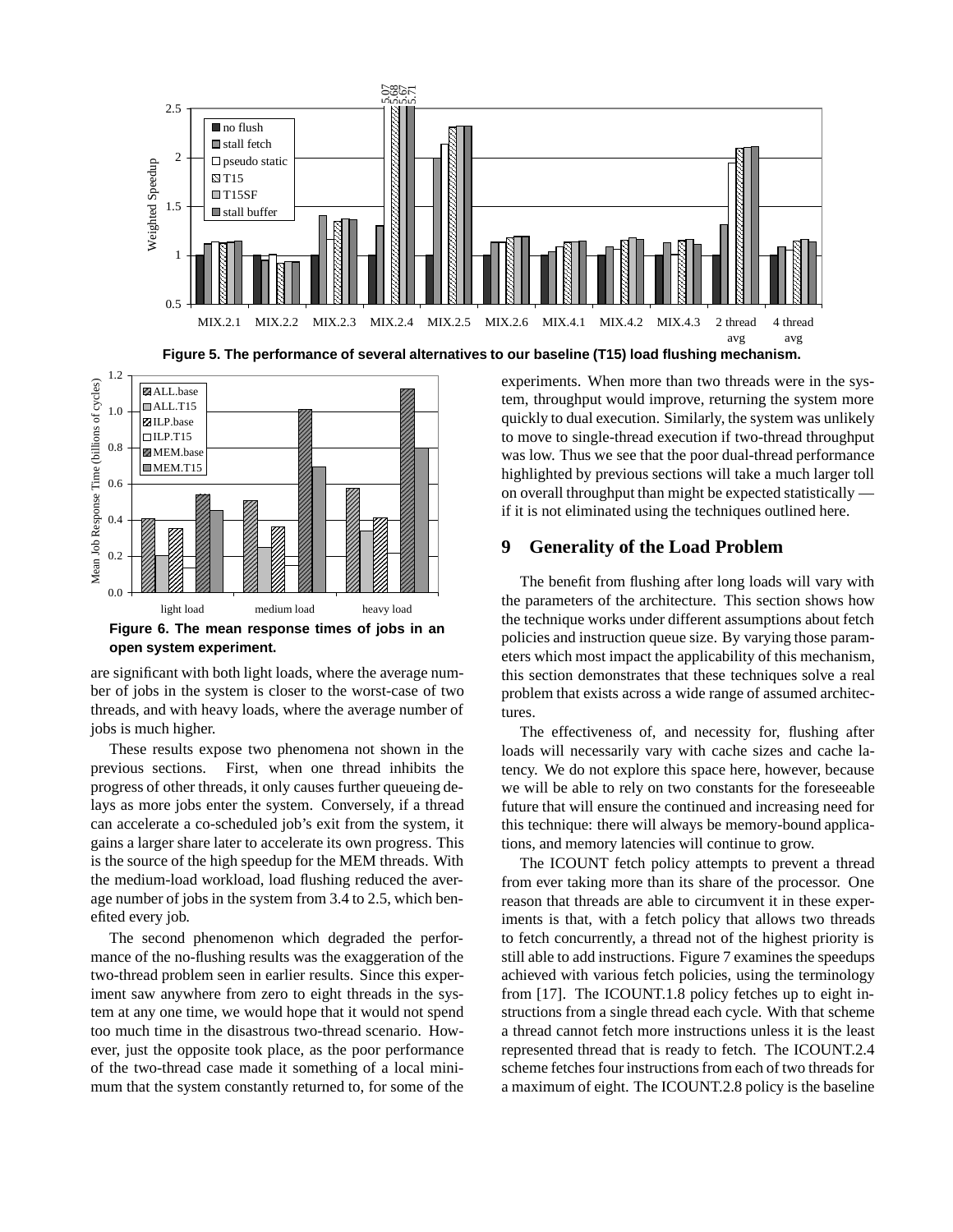

**Figure 7. The weighted speedup of load flushing for different SMT fetch policies.**

policy used throughout this paper. The RR.1.8 uses roundrobin priority for fetch rather than ICOUNT.

Figure 7 shows that the ICOUNT.1.8 fetch policy goes a long way toward solving the problem, but it is not sufficient: there is still a significant gain for flushing, especially with two threads. This is because even if the machine is successful at preventing a thread from occupying more than an equal portion of the processor, it still loses that equal portion of the instruction window to find parallelism in other threads. Fetching from a single thread is not a panacea, anyway, because the ICOUNT.1.8 policy also has a performance cost not seen in this graph (because the speedups are normalized to different baselines). With load flushing applied, the ICOUNT.1.8 result is 9% slower than the ICOUNT.2.8 result with four threads for the MIX experiments, a result that confirms those in [17]. The ICOUNT.2.4 results show even greater gains than the ICOUNT.2.8 results. This comes from the fact that the ICOUNT.2.4 scheme gives the top two threads equal access to fetch, unlike the ICOUNT.2.8 scheme. With round-robin instruction fetching, we see to what extent the ICOUNT scheme was protecting the processor from load stalls. With round-robin fetching (the RR.1.8 results), flushing after loads is absolutely essential to good performance, regardless of the number of threads.

The size of the instruction scheduling window (in this case, the instruction queues) will also impact how easy it is for a context to monopolize the structure. Figure 8 shows the performance of load flushing for two larger queue sizes (in addition to the previous results for 64 total queue entries). As the queues become larger, the processor does become more tolerant of long-latency loads when sufficient thread parallelism exists. With fewer threads, however, it only takes the stalled thread a little longer to take over the queue, regardless of size.



**Figure 8. The weighted speedup of load flushing for different instruction queue sizes. MIX.2.\* is the average for all 6 MIX.2 workloads, and MIX.4.\* is the average for the MIX.4 workloads.**

Another factor that would also affect these results is the presence of other memory latency tolerance techniques, such as memory prefetching (either hardware or software). While techniques such as these are less important on a multithreaded processor, it can be expected that they will be available. In fact, much recent research is exploiting the existence of threads to create prefetching engines [4, 9, 21].

We expect this technique to co-exist efficiently with, and in some cases supplant, prefetching. No current prefetchers provide full coverage of cache misses for all important applications; so, a prefetcher could be used to boost the performance of a particular memory-intensive benchmark, while a load-flushing technique would still protect system throughput when the prefetcher fails. A hardware prefetcher for a processor that included this load-flushing mechanism would have the luxury of focusing on achieving high accuracy, because high coverage will be less important.

Some environments, however, are inappropriate for prefetching. When memory bandwidth is limited or heavily shared [16], the extra bandwidth generated by prefetching might be unacceptable, but load-flushing incurs no such cost. The extra bandwidth required for prefetching is also undesirable for low-power applications; however, the cost of re-execution after a flush may also be unacceptable, in which case stalling fetch or a static or pseudo-static partitioning of the instruction queues might become more desirable.

## **10 Conclusions**

A thread with a high concentration of long-latency cache misses can reduce the throughput of a co-scheduled thread by as much as a factor of ten. This happens when the memorybound thread constantly fills the instruction scheduling window with instructions that cannot be issued due to dependence on these long-latency operations. The co-scheduled thread cannot get enough instructions into the processor to